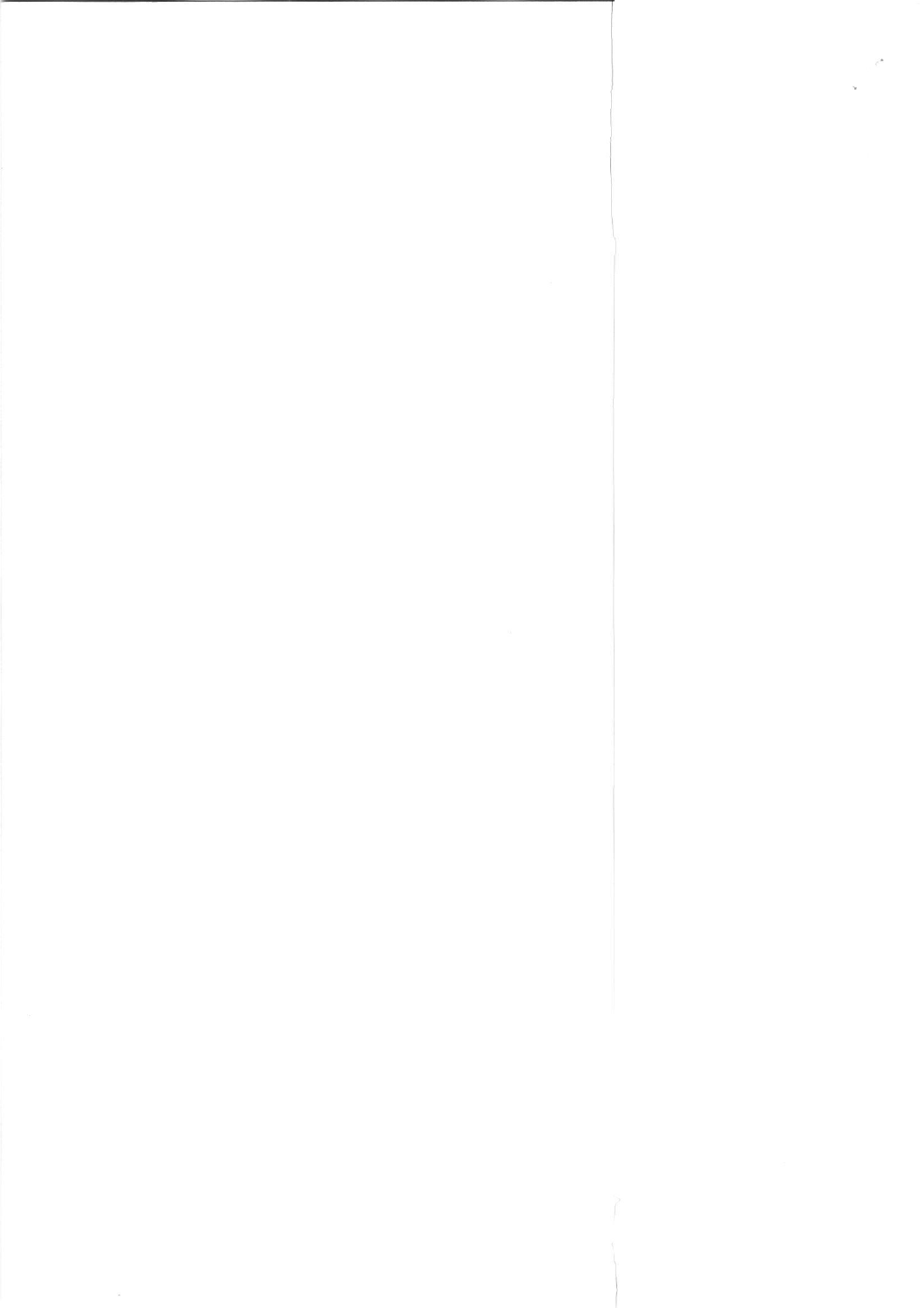വിശാല കൊച്ചി വികസന അതോറിറ്റി



പി.ബി. നമ്പർ 2012 ഫോൺ : 2205061 ഫാക്സ് 91 484 2206230 കൊച്ചി-682020 Website: (www.gcda.kerala.gov.in); E-mail: gcdaonline@gmail.com

തീയതി, 05.01.2022

## നം.5505/ഇ1/2013/ജിസിഡിഎ

## ലേലം/ദർഘാസ് പരസ്യം

അംബേദ്കർ സ്റ്റേഡിയം പരിസരത്തെ അപകടവാസ്ഥയിൽ ഉള്ള പഞ്ഞിമരം ലേലം/ദർഘാസ് വഴി 18.01.2022-ന് വിൽപ്പന നടത്തുന്നതാണ്. പൂരിപ്പിച്ച ദർഘാസുകൾ 1,000/-എടുത്തത് പേരിൽ ജിസിഡിഎയുടെ (സെക്രട്ടറി നിരതദ്രവ്യം രൂപയുടെ ഹാജരാക്കിയോ നിന്നും ഡി.ഡി., ഡെപ്പോസിറ്റ് ദേശസാൽകൃത/ഷെഡ്യൂൾ ബാങ്കുകളിൽ മണിക്ക് മുമ്പായി 18,01,2022 പകൽ 11.00 രസീത്) സഹിതം പണമടവാക്കിയോ രജിസ്റ്റേർഡ്/സ്പീഡ് പോസ്റ്റ് വഴി (കൊറിയർ സ്വീകരിക്കുന്നതല്ല) സമർപ്പിക്കേണ്ടതാണ്. തുടർന്ന് 12.00 മണിക്ക് പരസൃലേലം നടത്തുന്നതാണ്. ലേലത്തിൽ മാത്രം പങ്കെടുക്കാൻ ആഗ്രഹിക്കുന്നവർ നിശ്ചിത നിരതദ്രവ്യത്തോടുകൂടി കൃത്യം 11.30 എ.എം.-ന് മുമ്പായി പേര് രജിസ്റ്റർ ചെയ്യേണ്ടതാണ്. ദർഘാസിനോടൊപ്പം നിരതദ്രവ്യം സമർപ്പിച്ചിട്ടുള്ളവർ ലേലത്തിൽ പങ്കെടുക്കാൻ നിശ്ചിത നിരതദ്രവൃത്തിന്റെ ഫോട്ടോ കോപ്പി കൈയ്യിൽ സൂക്ഷിക്കേണ്ടതാണ്. നിലവിലുള്ള സർക്കാർ ലേല തുകയോ ദർഘാസ് തുകയോ ഏതാണ് കൂടുതൽ ആയത് പരിഗണിക്കുന്നതാണ്. ലേലം/ദർഘാസുകൾ ഉറപ്പിച്ച് കിട്ടുന്നയാൾ ലേല തുകയുടെ 25% അന്നേ ദിവസം വൈകിട്ട് 3.30-ന് മുമ്പായി ഓഫീസിൽ അടച്ച് രസീത് ഹാജരാക്കേണ്ടതാണ്. ലേലം/ദർഘാസ് ഒന്നായോ മുഴുവനായോ നിരസിക്കാനുള്ള അധികാരം ജിസിഡിഎ സെക്രട്ടറിയിൽ നിക്ഷിപ്തമാണ്. ഓഫീസുമായി ജിസിഡിഎ ദിവസങ്ങളിൽ പ്രവൃത്തി വിവരങ്ങൾക്ക് കൂടുതൽ ബന്ധപ്പെടേണ്ടതാണ്.

ഒപ്പ്/-സൂപ്രണ്ടിംഗ് എഞ്ചിനീയർ

സൂപ്രണ്ട്

RPR-11.01.2022

Wagsuite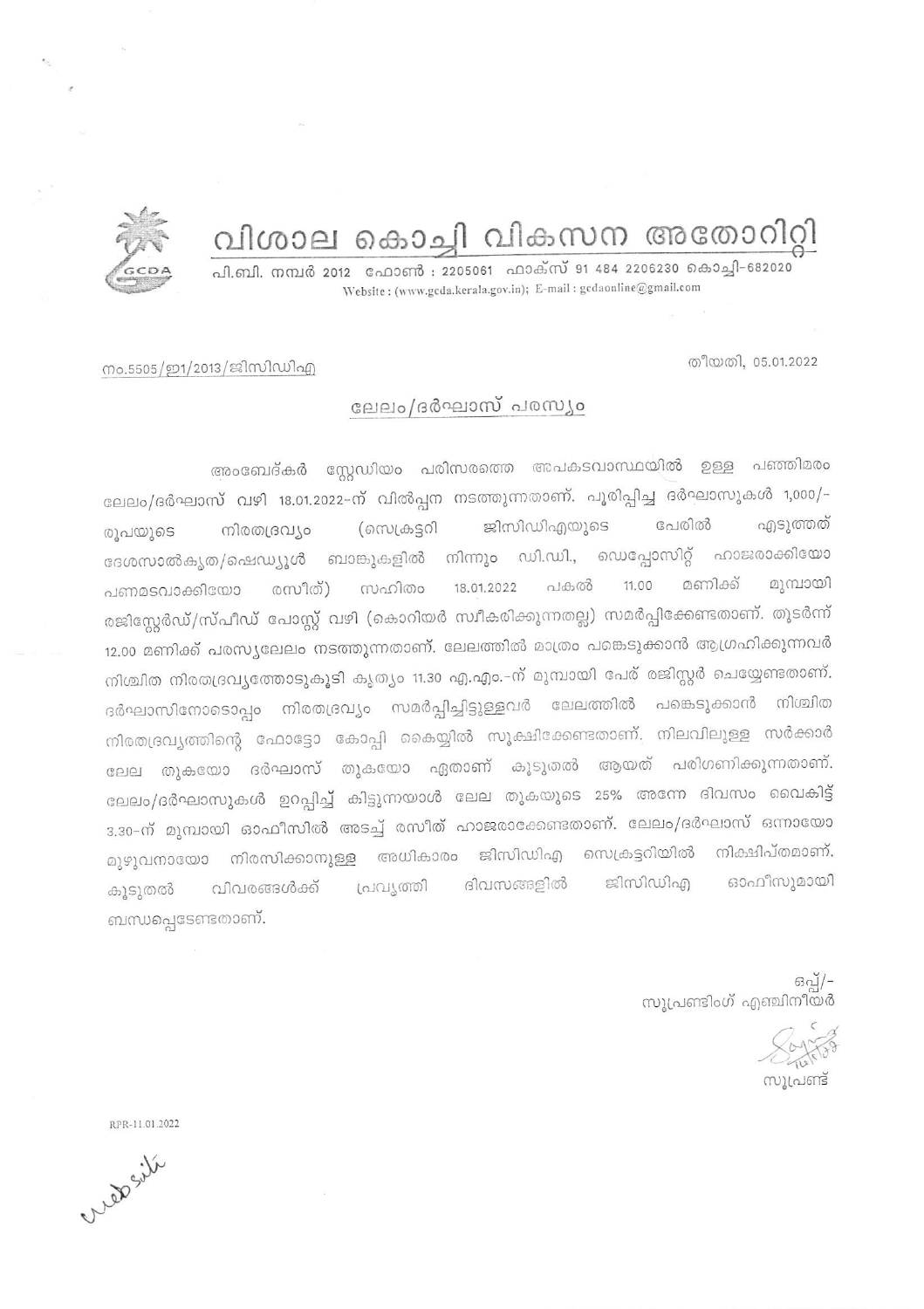